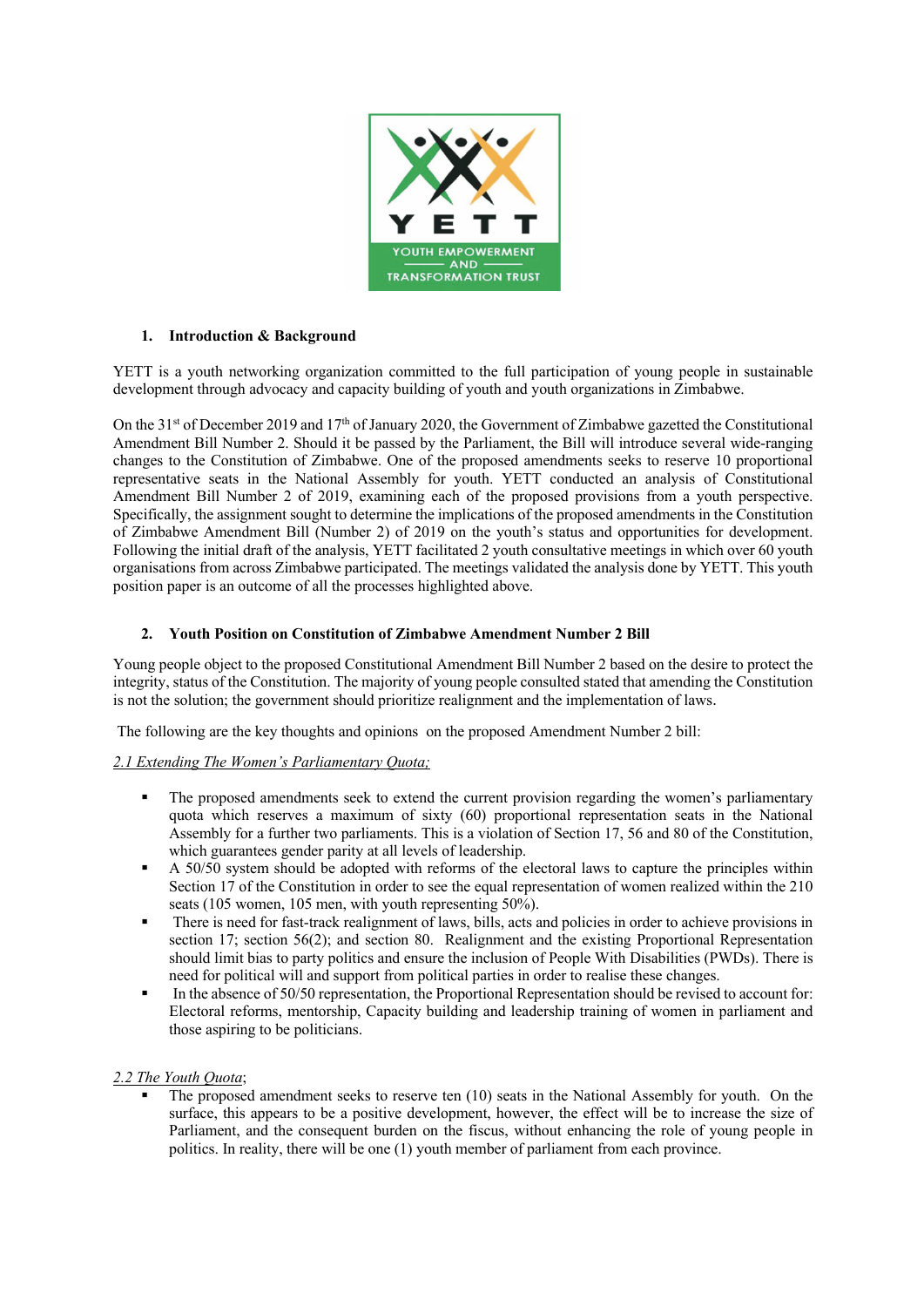- Whilst increasing youth representation in parliament is welcome, the proposed amendment identifies only one door for youth to enter into Parliament. This is through membership of a political party; which party would nominate and recommend these persons for election under the party list system.
- It is also clear that the amendments come in an ageist political environment that positions youths as lacking, ability, competence and experience in all aspects of politics. Consequently, this politics of exclusion restricts youth ideas or their implementation in Zimbabwe. This situation has the consequence of making youths dependent on older politicians, with the effect of exposing youths to exploitation and control by actors who have the political and financial muscle to 'buy' the energy of the youths. When youths do participate in these processes it is tokenistic. Their views are never taken seriously and are overridden by adults. This diminishes the desire by young people to take part in any discussions or events when they feel that they are just adding to the numbers.
- The Amendment does not directly address existing laws and practises that limit the participation of youths and young persons in political life. The proposed youth quota is not enough: it should be representative in nature, considering that youth make up the overwhelming majority of the population. Any youth quota system should not be dominated by party politics and must ensure inclusivity to cater for marginalised groups of young people such as young women and youth living with disabilities.
- There is need for representation of youth in all public office/ leadership positions from the grassroots going upwards e.g. starting at village, ward, council to National level.

# **3. Legislative Alternatives to Constitutional Amendments**

The following are alternatives to constitutional reforms aimed at achieving real and not token youth representation, participation and empowerment:

- § **Legal Candidate Quotas -**Under this option, political parties are obligated to fill all their candidate lists with a minimum number of young people. This must be reflected or provided for in the Electoral Law, with necessary sanctions or compelling measures.
- § **Voluntary quotas for youth -**In terms of this option, political parties are encouraged to embed voluntary quotas for youth in their internal party regulations and place young candidates in electable positions. This could be coupled with incentives through the public funding of parties<sup>1</sup> with a minimum threshold of youth representative.
- § **Youth Participation in Local Council Elections-**There is need to amend the electoral laws so that it entrenches youth participation in local council elections. Local council elections are key; they can be the training ground for youth before they rise to higher national office. It is easier to institute youth quotas for local elections by amending the Electoral Act, the Rural District Councils Act and the Urban Councils Act
- § **Adopt Strategies to Raise Awareness on Importance of Youth Participation In Politics-**Government should adopt strategies to raise awareness about the importance of youth participation in politics before thinking of a ticket to parliamentary office. These strategies can include expressions of support from parliamentary leaders for more youth voices in politics, as well as institutional changes enabling youth to exert greater influence on candidate selection

## **4. Youth Participation in Civic Processes**

The following section provides the youth position on other provisions of Amendment 2 Bill:

## *4.1. Abolition of the Running Mate System*;

- The Amendment proposes to abolish the running mate system for the Vice Presidency and replaces it with a system that allows the President to pick his/her two VPs after an election.
- The proposed changes mean that there will be no direct participation of the youths, the general electorate and other social groups in the election of two of the three members of the Presidium.
- § An appointment system is less likely to promote accountability the appointed person is better off paying homage to his/her appointing authority rather than the electorate. What the Amendment therefore seeks to introduce is a system where the two appointed VPs are mere appendages of the President with no real power to propose contrasting policy directions.

<sup>&</sup>lt;sup>1</sup> An option would include amending the Political Parties (Finance Act) to introduce a youth quota threshold as a criteria of accessing public funding by political parties